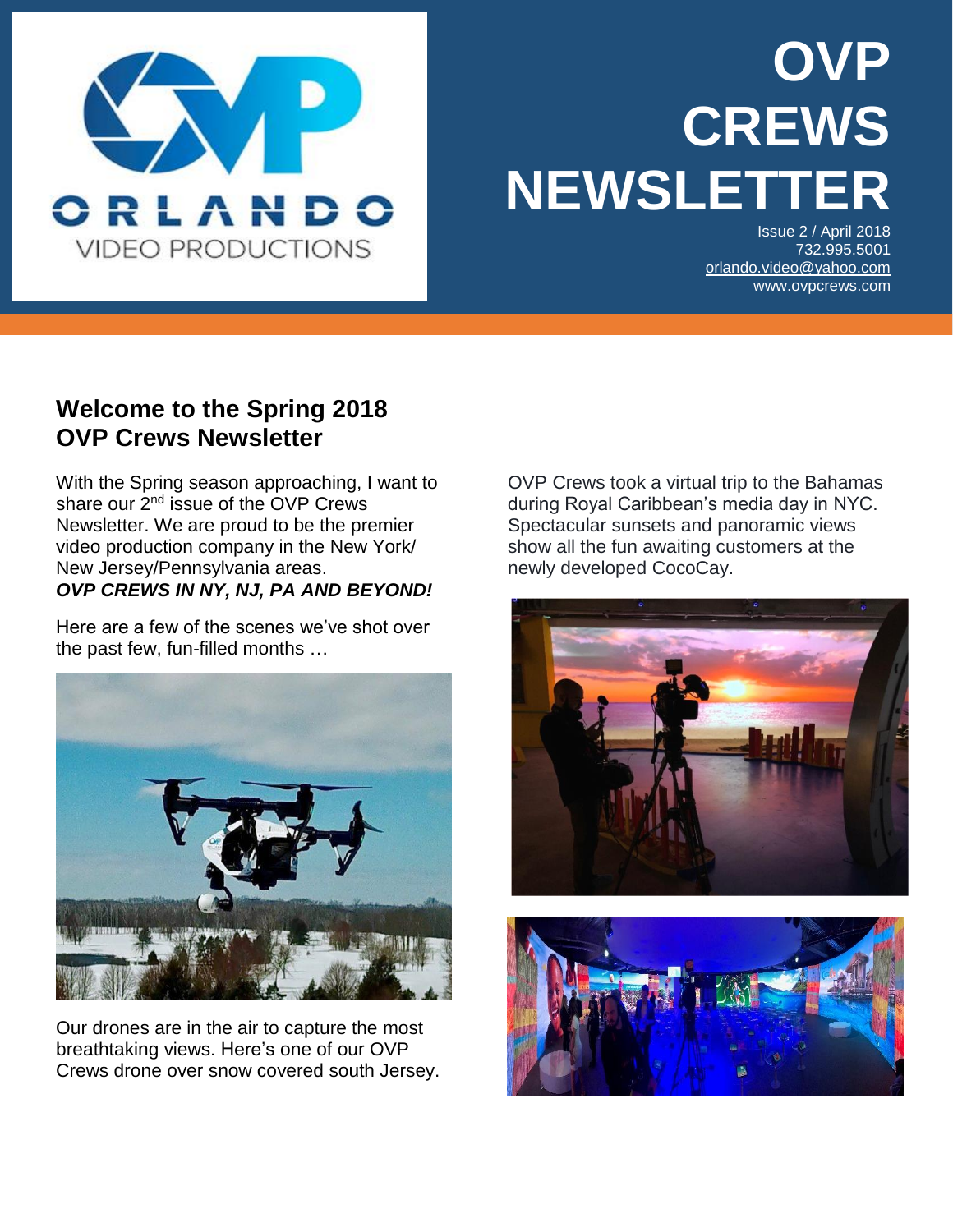#### **OVP CREWS NEWSLETTER Issue 2**

We had the privilege of shooting Super Bowl LII for NFL Network. Even before the fans arrived, you could feel the buzz inside US Bank Stadium in Minneapolis. Having one of our hometown teams playing for the Vince Lombardi trophy was extra special for the OVP Crews team!



.



OVP Crews met up with the Super Bowl Champion Eagles for their parade on the streets of Philadelphia. Bringing the title to PA made us all feel like winners!



A rare shot in front of the camera from the OVP Crews team of Bob, Chuck and Dominic!